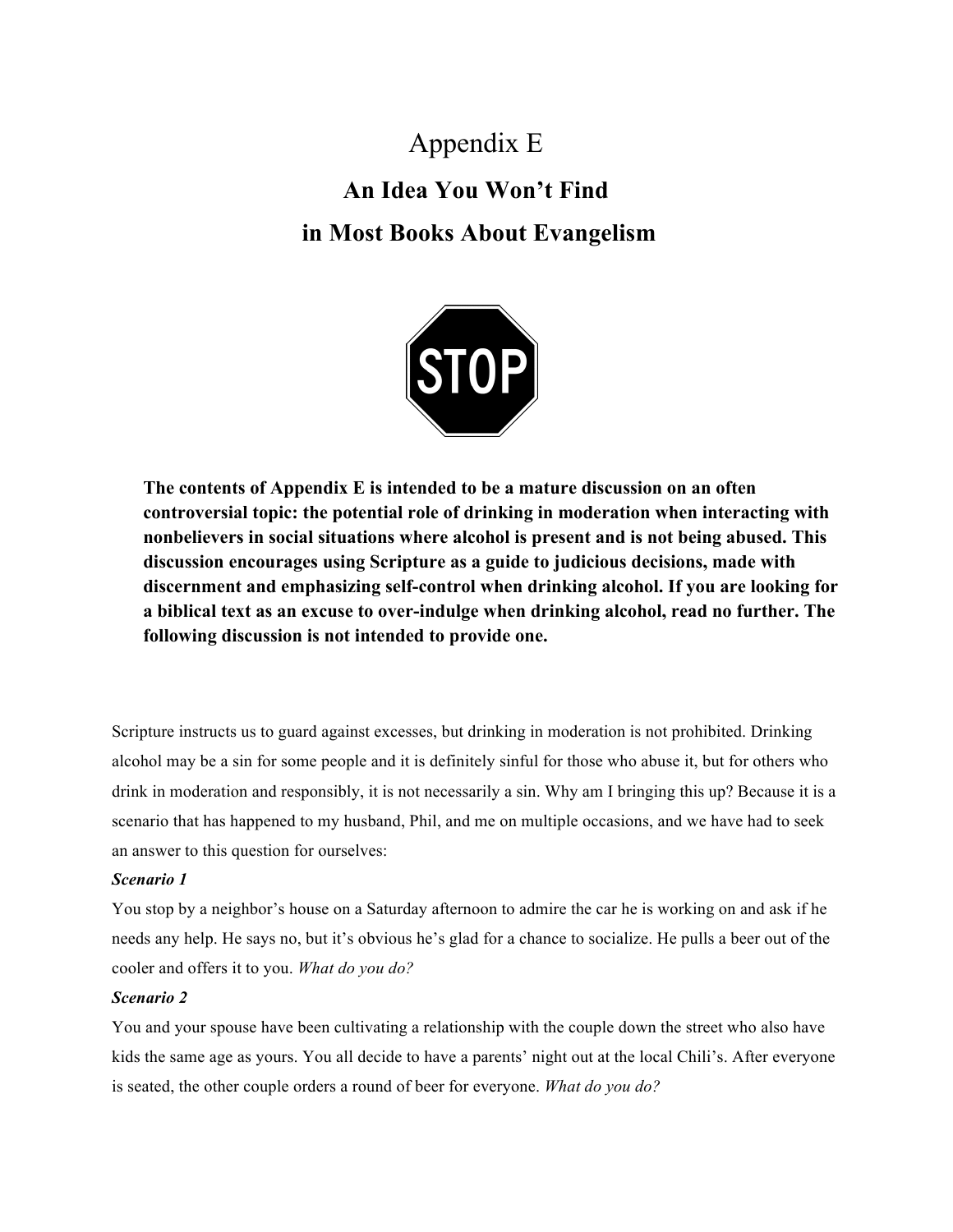#### *Scenario 3*

Your neighbor is drunk—again. He comes over to chat while you are doing yard work and it is obvious that he is slurring his words. He offers you a beer. *What do you do?*

What is really important here is that we are not talking about the behavior of a nominal Christian (one that simply warms a pew occasionally), but the behavior of a person that is truly committed to Christ, and his lifestyle and attitude towards others are a reflection of that commitment. Every situation must be considered on its own merit, by allowing the Holy Spirit to guide you in your actions. The Apostle Paul explains his use of the freedom he has in 1 Corinthians 9:19-23. In verse 22 he writes, "I have become all things to all men so that by all possible means I might save some." If we want to reach the people around us, we will be dealing with a constant tension of secular values and biblical values. Because the people you are desiring to reach are still under the law and have no concept of the freedom and joy to be found in Christ, they have a different perception as to what it means to be a Christian and often imagine that Christianity is simply a bunch of oppressive rules that must be followed and that you can't have any "fun" anymore. On the other hand, abusive behavior in any form is a sin and not to be condoned. The proper response in all three scenarios is that of Christian love, but the specifics are very different. Not only must one consider the effect on your audience, but also the effect on you personally. If you have struggled with alcohol addiction in the past, your response would (and should) be very different from someone who enjoys a drink occasionally and has always enjoyed alcohol in moderation.

The reason I am bringing this up is that I have never seen it addressed in an evangelism book, yet it is a typical scenario in daily American life unless one is ensconced in a Christian bubble which prevents any opportunity to witness at all. And if we are completely honest with ourselves, while many Christians choose abstinence, many other Christians enjoy a glass of wine with dinner on occasion. I think we need to tackle these uncomfortable topics so that together we can seek Scriptural guidance and wisdom from other mature Christians as we seek to reach the people in our Jerusalem. When Jesus was teaching the crowds about John the Baptist and spoke of this generation, He said in Matthew 11:18-19, "For John came neither eating nor drinking, and they say, 'He has a demon.' The Son of Man came eating and drinking, and they say, 'Here is a glutton and a drunkard, a friend of tax collectors and "sinners."' But wisdom is proved right by her actions."

Matthew 11:18-19 suggests that Jesus, in befriending the lost, was being associated with their sinful habits. Gluttony is eating to excess which may be regarded as sinful, as is being a drunkard, but the context suggests that these were insults hurled at Jesus without a close look at what had actually occurred. I can well imagine Jesus ministering to sinners while attending their dinner or party and sipping on a goblet of wine or nibbling on some snacks in the vicinity of heavier drinking and eating. But the